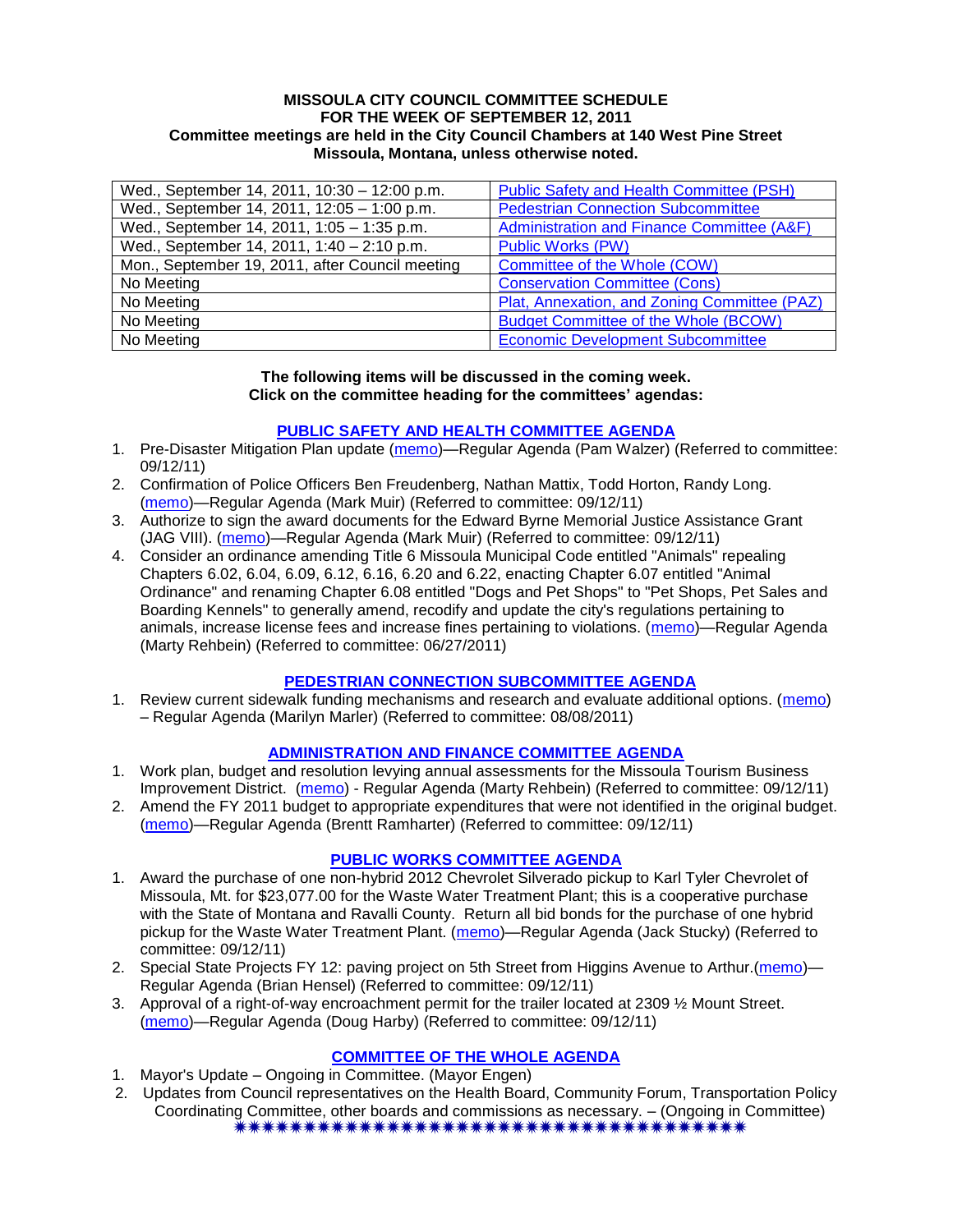#### **The following items have been referred to City Council committees, but the committees will not discuss them in the coming week:**

# **PUBLIC SAFETY AND HEALTH COMMITTEE**

- 1. Police Department Update Ongoing in Committee. (Mark Muir)
- 2. Fire Department Update Ongoing in Committee (Mike Painter)
- 3. Health Department Update Ongoing in Committee. (Ellen Leahy)
- 4. Eat Smart Coalition information. [\(memo\)](http://www.ci.missoula.mt.us/DocumentView.aspx?DID=6776)—Regular Agenda (Jason Wiener) (Referred to committee: 07/11/2011)
- 5. Authorize the Mayor to sign a purchase agreement with Physio Control for three replacement defibrillators. [\(memo\)](http://www.ci.missoula.mt.us/DocumentView.aspx?DID=7231)—Regular Agenda (Jason Diehl) (Referred to committee: 09/12/11)

## **CONSERVATION COMMITTEE**

- 1. Update from Greenhouse Gas Energy Conservation Team. [\(memo\)](http://www.ci.missoula.mt.us/DocumentView.aspx?DID=5945)—Regular Agenda (Ben Schmidt and Marilyn Marler) (Referred to committee: 04/11/2011)
- 2. Discuss the city's strategy to complete a boundary survey of Greenough Park. [\(memo\)](http://www.ci.missoula.mt.us/DocumentView.aspx?DID=5875)—Regular Agenda (Dave Strohmaier) (Referred to committee: 04/04/2011)
- 3. Award contract for design, procurement and installation of park pavilion and concrete pad in Maloney Ranch Park Project 11- 07MRP. [\(memo\)](http://www.ci.missoula.mt.us/DocumentView.aspx?DID=6859)—Regular Agenda (Alan White) (Referred to committee: 07/18/2011)
- 4. Approve and authorize the Mayor to sign the agreement with MRP for procurement and transfer of wood waste to support the Missoula Sawmill Site Wood Waste Reclamation Project, per the DNRC Wood Waste Grant awarded the City of Missoula. [\(memo\)](http://www.ci.missoula.mt.us/DocumentView.aspx?DID=6682)—Regular Agenda (Alan White) (Referred to committee: 06/27/2011)

## **PLAT, ANNEXATION & ZONING COMMITTEE**

- 1. Annexation. (see separate list at City Clerk's Office for pending annexations) (Ongoing in Committee)
- 2. Request to rezone the property legally described as Lot 3 of Scott Street Lots Subdivision, located in Section 16, T13N, R19W, P.M.M. form D (Industrial) to I-1 (Light Industrial), based on the finding of fact and conclusions of law. (PAZ [05/21/08\)](ftp://ftp.ci.missoula.mt.us/Packets/Council/2008/2008-06-02/080521paz.pdf) (Returned from Council floor: 6/2/08)
- 3. Ongoing discussion of City planning issues with members of the Planning Board.—Regular Agenda (Bob Jaffe) (Referred to committee: 3/20/06)
- 4. Resolution repealing resolution No. 7404 and declaring the annexation of Lots 53 and 54 Dinsmore's Orchard Homes No. 5 null and void. [\(memo\)](http://www.ci.missoula.mt.us/DocumentView.aspx?DID=5349)—Regular Agenda (Jessica Miller) (Referred to committee: 01/10/2011)
- 5. Conditional use request for property located at the 1100 block of East Broadway for mini-storage facility owned by Montana Rail Link. [\(memo\)](http://www.ci.missoula.mt.us/DocumentView.aspx?DID=7067)—Regular Agenda (Aaron Wilson and Janet Rhoades) (Referred to committee: 08/15/2011)
- 6. Discuss clarifications to the regulations for non-conforming uses and structures in Title 20, Missoula City Zoning Ordinance, especially pertaining to 20.80.040 Nonconforming Uses, 20.110.050 C3 Exceptions to Side Setbacks, and 20.80.030 Nonconforming Structures. [\(memo\)](http://www.ci.missoula.mt.us/DocumentView.aspx?DID=7140)—Regular Agenda (Tom Zavitz) (Referred to committee: 08/22/11)
- 7. [Petition 9534—](http://www.ci.missoula.mt.us/DocumentView.aspx?DID=7156)Cory J. Miller; 610 North Grove Street; The North 1/2 of Lot 1 and the North 1/2 of Lot 2 in Block 1 of the Plummer Addition according to the official recorded plat and as retraced in Certificate of Survey No. 2832; Geocode Number 220019108010000; Petition for Annexation
- 8. [Petition 9535—](http://www.ci.missoula.mt.us/DocumentView.aspx?DID=7158)Harbine Family Revocable Living Trust; 7211 Peregrine Court; Lot 46A2 of Country Crest Addition Phase 1; Geocode 219911304450000; Petition for Annexation

## **ADMINISTRATION AND FINANCE COMMITTEE**

- 1. Approve claims. (Ongoing) (Consent Agenda)
- 2. Approve journal vouchers. (Ongoing) (Consent Agenda)
- 3. Approve budget transfers. (Ongoing) (Consent Agenda)
- 4. An ordinance amending the municipal code as it relates to bike licensing. [\(A&F\)](ftp://ftp.ci.missoula.mt.us/Packets/Council/2008/2008-12-15/081210af.pdf) (Returned from council floor: 12/15/08) (Tabled 8/3/2011)
- 5. Amend Council rules to change the Council's regular meeting schedule to two meetings per month [\(memo\)](http://www.ci.missoula.mt.us/DocumentView.aspx?DID=4027).—Regular Agenda (Marty Rehbein) (Referred to committee: 06/07/10)
- 6. Discuss the disposition of surplus city land. [\(memo\)](http://www.ci.missoula.mt.us/DocumentView.aspx?DID=4862)—Regular Agenda (John Newman) (Referred to committee: 10/25/10)